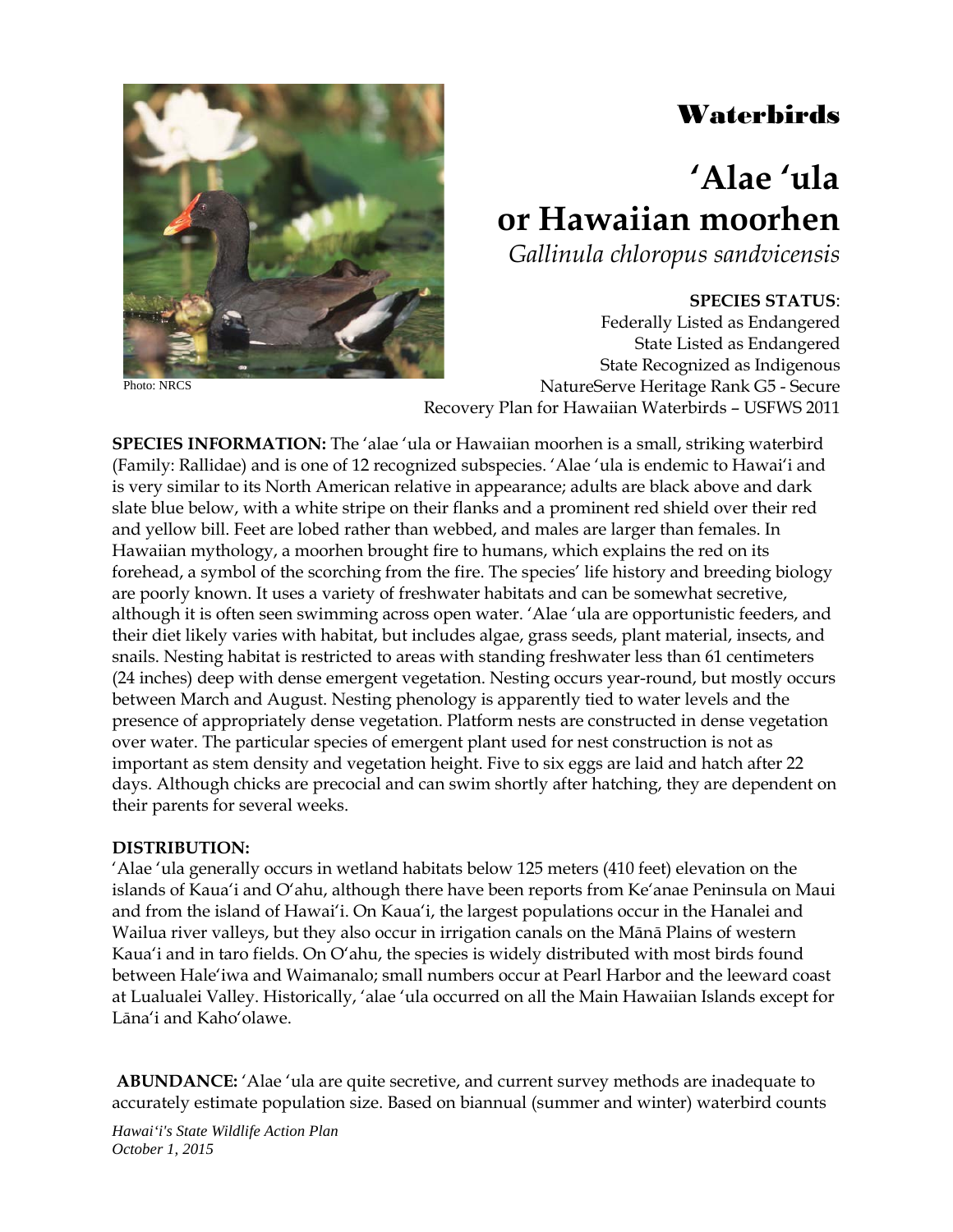conducted by the Division of Forestry and Wildlife in the years 2000 to 2008, counts of 'alae 'ula varied from 200 to just under 450 individuals, with a slightly increasing trend. The species was common at the turn of the twentieth century, but by the 1940s, its status was considered precarious.

**LOCATION AND CONDITION OF KEY HABITAT:** 'Alae 'ula are found in freshwater marshes, wetland agricultural areas (e.g., taro patches), reedy margins of water courses (e.g., streams, irrigation ditches), reservoirs, wet pastures, and, infrequently, brackish water habitats. Important breeding areas are found on the Hanalei National Wildlife Refuge on Kaua'i and the Kahuku and 'Uko'a wetlands and Waialua lotus fields on O'ahu. Key habitat features include dense stands of robust emergent vegetation near open water, floating or barely emergent mats of vegetation, and water depths less than 1 meter (3.3 feet). Some important habitats are located in National Wildlife Refuges or on State lands and receive management attention, but others remain unprotected, such as wetlands facing development or those used for agriculture or aquaculture. Examples include Opaeka'a marsh; Lumaha'i wetlands on Kaua'i; Amorient prawn farms; Lā'ie wetlands; Uko, Punaho'olapa, and Waihe'e marshes; Waialua lotus fields; and Waipi'o Peninsula ponds on O'ahu.

**THREATS:** Like the rest of Hawaiian native waterbirds, 'alae 'ula are threatened by:

- Habitat loss. In the last 110 years, approximately 31 percent of coastal plain wetlands have been lost. A shift in wetland agriculture to other agriculture crops also has reduced the amount of wetland habitats.
- Introduced and native predators. Dogs (*Canis familiaris*), rats (*Rattus* spp.), feral cats (*Felis silvestris*), the small Indian mongoose (*Herpestes auropunctatus*), cattle egrets (*Bulbulcus ibis*), barn owls (*Tyto alba*), and bullfrogs (*Rana catesbeiana*) all potentially prey on adult or young 'alae 'ula.
- Altered hydrology. Altering wetland habitats for flood control or to serve as municipal water sources makes them generally unsuitable for 'alae 'ula.
- Nonnative invasive plants. Several species of invasive plants, including pickleweed (*Batis maritima*), water hyacinth (*Eichornia crassipes*), and mangrove (*Rhizophora mangle*) reduce open water, mudflats, or shallows.
- Avian diseases. Botulism outbreaks result in mortality. West Nile virus and avian flu may pose a risk to Hawaiian waterbirds if these diseases reach Hawai'i.
- **Environmental contaminants.** Fuel and oil spills result in toxicity and habitat degradation.
- Climate change. Sea level rise due to climate change may result in a loss of coastal wetland habitats used by Hawaiian waterbirds.

**CONSERVATION ACTIONS:** In order to establish a new population, the U.S. Fish and Wildlife Service (USFWS) translocated six 'alae 'ula to Moloka'i in 1983; however this reintroduction apparently failed because no birds have been sighted since 1985. The State of Hawai'i, USFWS, and private organizations and landowners have protected 82 percent of the core wetlands for Hawaiian waterbirds and 17 percent of their supporting wetlands. Other actions specific to conservation of 'alae 'ula and other Hawaiian waterbirds should include the following:

- Continue to manage, restore, and protect core and supporting wetland habitats.
- Eliminate or reduce populations of introduced predators.

*Hawai'i's State Wildlife Action Plan October 1, 2015*